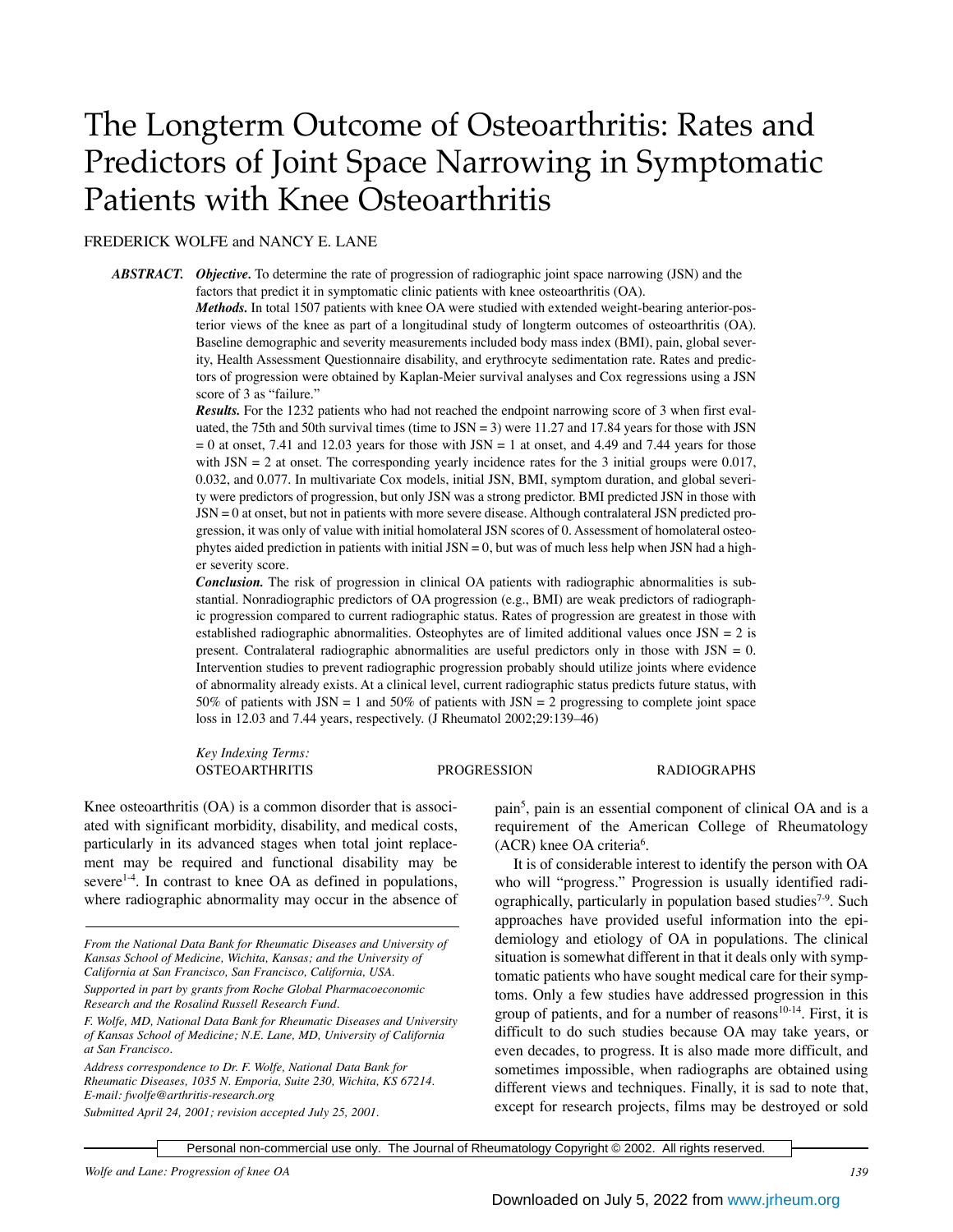for their silver content. The consequence of these factors is that there have been few longterm studies of clinical OA.

Risk factors for knee OA have been identified in a number of studies8,11,14-29. But as noted by Cooper, *et al*, risk factors for incident cases may differ from risks associated with progression<sup>8</sup>. We investigated in symptomatic patients (1) the rate of progression of joint space narrowing (JSN) and (2) the factors that predict progression. In contrast to previous studies, we use life table analysis and Cox regression to determine the rate and risk factors associated with advanced JSN (i.e., JSN  $= 3$ ). Even though pain and disability are not well correlated with JSN, a JSN score of 3 has particular clinical importance because in the United States it usually is a requirement for total joint replacement surgery and thus is associated with increased direct and indirect medical costs.

### **MATERIALS AND METHODS**

*Patient population.* The data of this study were the results of clinical and research practice at the Arthritis Research Center, where OA data collection began in July 1976. Beginning at that time and continuing through the present, consecutive patients with OA of the knee or hip who were seen for clinical care at the Arthritis Center had radiographic evaluations and were added to the data bank. In July 1996, a program was begun to recruit symptomatic patients with knee OA from the community. Through September 1999, 675 such patients were identified and enrolled into the databank. In addition to reassessments that occurred as part of clinical care, patients were invited to return for free evaluations, including radiography, on 3 occasions between 1985 and 1999. Overall, 2420 patients with knee or hip OA were enrolled. This report includes 1507 patients with OA of the knee who had 2445 paired knee radiographs. Of the 1507 patients, 1000 had only a single radiograph (at the first clinic visit) and 507 had more than one radiograph. A single radiograph refers to a single radiographic examination; this almost always refers to a film of the right and the left knee. Patients with a single radiograph examination had a mean of 3.6 (SD 4.3) observations and a duration of followup of 2.6 (SD 4.0) years at study termination. Patients with more than a single radiograph had a mean 8.5 (SD 8.3) observations and a duration of followup of 6.9 (SD 6.1) years.

Clinical criteria for OA rather than the ACR criteria<sup>6</sup> were used to identify patients so that early cases that might be missed by the ACR criteria could be included.

*Clinical data.* At each assessment demographic variables were recorded and body mass index (BMI) was calculated based on current weight as measured in the clinic. Clinical variables included the Stanford Health Assessment Questionnaire functional disability index (HAQ disability)<sup>30,31</sup>, a visual analog scale (VAS) for pain, a VAS global disease severity, and the Arthritis Impact Measurement Scales (AIMS)<sup>32,33</sup> anxiety and depression scales<sup>34,35</sup>. Laboratory studies including the erythrocyte sedimentation rate (ESR) were obtained.

Data regarding total joint replacement were obtained at each clinic visit and, for patients who had consented to participate in a longterm OA outcome study, by mail or telephone.

*Radiographic data.* Although radiographic methods have changed over the years, extended weight-bearing anterior-posterior (WB-AP) views of the knee were used throughout this study. Although we are now using semiflexed views36, we have continued to collect WB-AP views as well for backward compatibility. Films were scored according to the method of Altman, *et al*<sup>37</sup>. Briefly, for JSN and osteophytes (OP), scores ranged from 0 to 3. To account for instances when patients had a total joint replacement (TJR), but no film immediately prior to the TJR, we considered that a TJR indicated a  $JSN = 3$ .

Readers in this study had previously read radiographs together. After an additional training session, each of 2 readers read about half of the knee radiographs. Ten radiographs were selected and were read twice by each reader in a blinded fashion. Between-observer kappa values were 0.66 and 0.62 for JSN and OP, respectively. Overall within-observer values were 0.70 and 0.71, respectively.

*Statistical methods.* The right knee was used for outcomes. In some analyses we used left knee abnormalities to predict right knee outcomes, as described in the Results section. The primary study outcome was a right JSN score  $= 3$ . The 2 primary methods of analysis were Kaplan-Meier survival times, stratified by radiographic abnormalities, and Cox regression. The purpose of these analyses was to determine the rate of radiographic progression as well as the predictors of progression. In these analyses 275 patents had already reached a right knee narrowing score of 3 at the time of their first radiograph, and were excluded from analysis. For ease of understanding, we use the terms 75th, 50th, and 25th percent survival times to indicate that 75%, 50%, and 25% had not yet reached the endpoint of JSN = 3. Patients were censored at the time of the last radiographic examination.

The hazard ratio (HR) can be thought of as a measure of strength of effect, and is analogous to the odds ratio in its interpretation. HR of 1 means there is no effect. The HR for dichotomous variables, or for groups, compares those with the condition to those without the condition. For continuous variables the HR reflects a 1 unit change in the predictor variable.

All statistical tests were 2 tailed, and the level of significance was set at 0.05. These analyses were performed using Stata  $6.0^{38}$ . To enable use of clinical data in multivariate analyses, where missing data existed imputation was employed for pain, global severity, HAQ, and BMI<sup>39</sup>. Missing data were primarily caused by patients' observations being available before the HAQ disability and pain scales were developed, and ranged from 14.1% missing (HAQ) to 3.7% missing (BMI). After 1981 the HAQ missing rate was 3.6%. Because missing data were few, we replaced missing values with first-present values for individual patients. Where no previous values were available, we replaced with mean values for each sex.

### **RESULTS**

*Demographic and clinical characteristics.* Table 1 gives demographic and clinical characteristics of the 1507 patients with knee OA at the time of their first observation. Overall,

*Table 1.* Demographic and clinical characteristics at the first radiographic assessment of 1507 patients with knee OA.

| Variable                            |          | Mean  | SD             |      |
|-------------------------------------|----------|-------|----------------|------|
| Age, yrs                            |          | 63.41 | 11.77          |      |
| Sex proportion, male                |          | 0.23  |                |      |
| High school graduates, yes/no       |          | 0.82  |                |      |
| Symptom duration at 1st observation |          | 10.27 | 10.18          |      |
| Body mass index, $kg/m2$            |          | 31.57 | 6.78           |      |
| Global severity, 0-100              |          | 43.16 | 22.42          |      |
| VAS pain, $0-3$                     |          | 1.47  | 0.66           |      |
| HAQ disability, 0-3                 | 0.83     |       | 0.58           |      |
| Anxiety, 0-9.9                      |          | 3.76  | 1.82           |      |
| Depression, 0-9.9                   | 2.49     |       | 1.54           |      |
| ESR,mm/h                            | 15.94    |       | 12.97          |      |
| WBC $\times 10^3$                   | 7.05     |       | 1.99           |      |
| Hemoglobin, g                       |          | 13.54 | 1.28           |      |
| Joint scores                        | $\theta$ | 1     | $\overline{2}$ | 3    |
| 1st Right JSN score $(0-3)$ ,%      | 38.4     | 28.6  | 14.1           | 19.0 |
| 1st Left JSN score $(0-3)$ , %      | 38.2     | 28.4  | 15.1           | 18.4 |
| 1st Right OP score $(0-3)$ , %      | 39.6     | 29.4  | 19.4           | 11.1 |
| 1st Left OP score $(0-3)$ , %       | 41.0     | 26.6  | 20.6           | 11.8 |

JSN: joint space-narrowing, OP: osteophyte

Personal non-commercial use only. The Journal of Rheumatology Copyright © 2002. All rights reserved.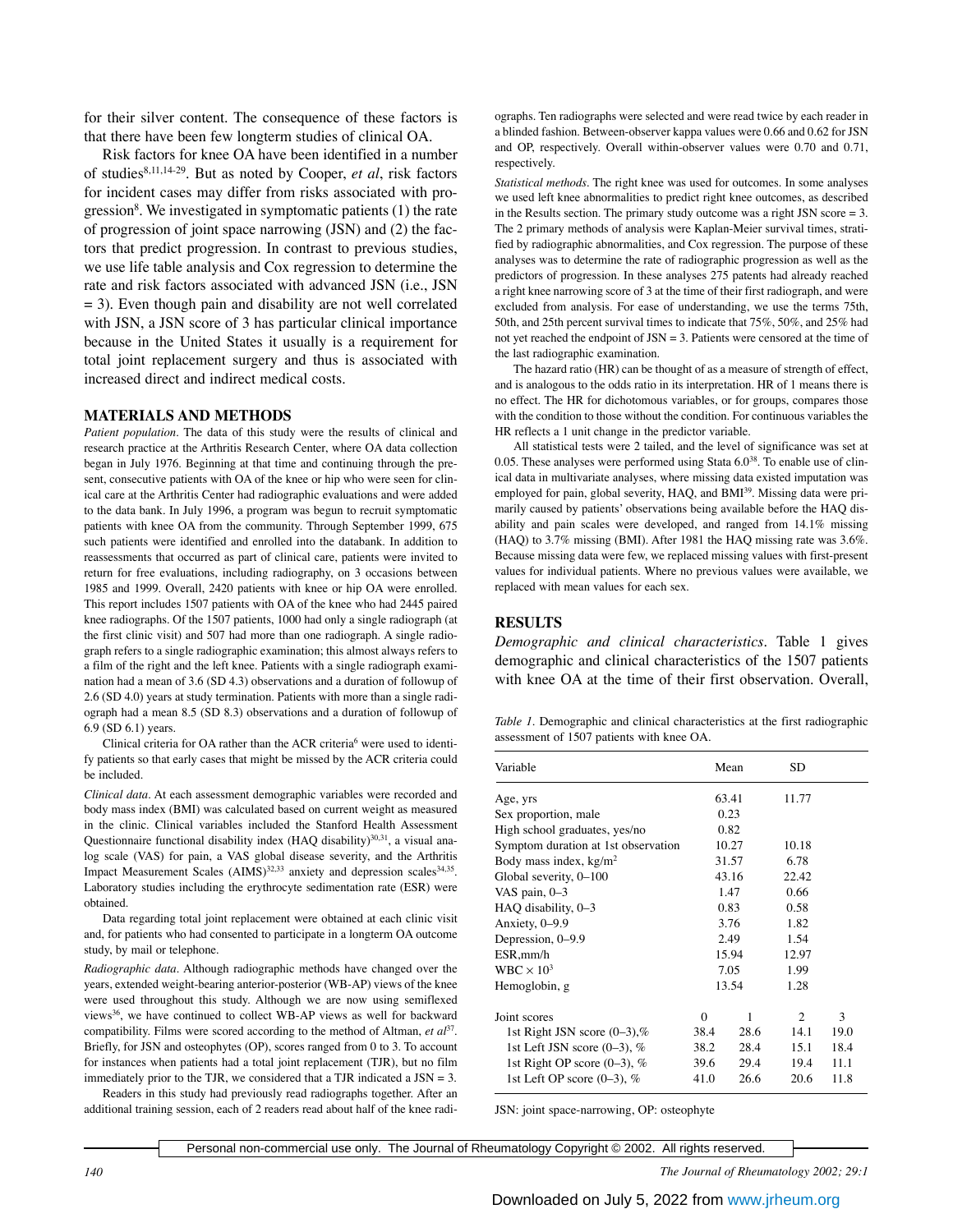they displayed moderate clinical and radiographic severity. The mean age of the cohort was 63.4 years and 77% were women. Of importance, the BMI was elevated  $(31.57 \text{ kg/m}^2)$ . Of the bilateral joints, roughly 39% of joints had no radiographic abnormality, and 14% of patients had no JSN or OP abnormality. Right and/or left total joint arthroplasties were present at study start in 49 right knees and 31 left knees, respectively. By the conclusion, 87 additional right knee total joint arthroplasties and 70 left knee arthroplasties had been performed, for a total of 136 right knee total joint arthroplasties and 101 left knee total joint arthroplasties.

*Rate of progression to maximum JSN.* The rate of radiographic progression was studied using life table analysis and an endpoint of a JSN score  $= 3$ . As shown in Table 2 and Figure 1, the risk of progression to the maximum JSN is a function of the initial JSN score. Even among patients with no evidence of JSN at the first observation, the risk of maximum JSN is substantial, with 25% of patients in that group (the 0 group) estimated to progress that far in 11 years. The risk of progression is, as expected, greater in those with evidence of any

JSN, with estimated 75% survival times of 7.4 and 4.5 years for those with JSN of 1 or 2 at first observation, respectively. *Factors associated with progression to maximum JSN.* Table 3 presents the results of univariate Cox regressions. For ease of interpretation, the table is organized so that the strongest predictors, based on z scores and p values, are placed at the top. As shown in Table 3, initial JSN scores, global severity, BMI, pain, and ESR were significant univariate predictors of progression to maximum JSN. These variables were entered into a multivariate Cox regression. Four variables were statistically significant in the multivariate analyses. The final 4 variable model is shown in Table 4. The strongest effect was seen, as might be expected, for JSN at first assessment. To further elucidate the relationship of BMI and radiographic progression, the effect of BMI was studied in 2 ways: first controlling for the effect of initial JSN and displaying the result graphically (Figure 2), and then in Cox regressions, controlling for initial JSN (Table 5). Figure 2 shows little difference between tertile 1 and 2, after controlling for JSN at the initial observation. The 2nd tertile begins 27.4 and the 3rd tertile

*Table 2.* Risk of progression to maximum JSN score according to first knee radiograph for patients with knee OA. Time at risk and incidence rate are in years. Analyses refer to right knee. Patients who had reached a score of 3 at the 1st observation were excluded from analysis.

| JSN at 1st<br>Observation | Time at Risk,<br>yrs | Incidence Rate.<br>yrs | No. of<br>Patients | Survival<br>Time<br>75% | Survival<br>Time<br>50% | Survival<br>Time<br>25% |
|---------------------------|----------------------|------------------------|--------------------|-------------------------|-------------------------|-------------------------|
| $\mathbf{0}$              | 1657.32              | 0.017                  | 583                | 11.27                   | 17.84                   |                         |
|                           | 1139.13              | 0.032                  | 434                | 7.41                    | 12.03                   | 15.55                   |
| 2                         | 503.38               | 0.077                  | 215                | 4.49                    | 7.44                    | 9.35                    |
| Total                     | 3299.83              | 0.032                  | 1232               | 7.48                    | 12.20                   | 18.23                   |

JSN: Joint space narrowing at first observation.

*Table 3.* Univariate hazard ratio for progression to maximum radiographic narrowing among patients with knee OA. Analyses refer to right knee. Patients who had reached a score of 3 at the 1st observation were excluded from analysis.

| Variable                                        | Hazard<br>Ratio | <b>SE</b> | Ζ       | p     | 95% Lower CI | 95% Upper CI |
|-------------------------------------------------|-----------------|-----------|---------|-------|--------------|--------------|
| 1st Right JSN score = $2^*$                     | 6.75            | 1.74      | 7.40    | 0.000 | 4.07         | 11.20        |
| 1st Right JSN score $(0-3)$                     | 2.62            | 0.35      | 7.29    | 0.000 | 2.03         | 3.40         |
| Global severity $(0-100)$                       | 1.02            | 0.01      | 3.32    | 0.001 | 1.01         | 1.03         |
| 1st Right JSN Score = $1*$                      | 2.19            | 0.56      | 3.09    | 0.002 | 1.33         | 3.61         |
| Body mass index, $kg/m2$                        | 1.04            | 0.01      | 2.69    | 0.007 | 1.01         | 1.07         |
| VAS Pain, 0-3                                   | 1.55            | 0.29      | 2.33    | 0.020 | 1.07         | 2.24         |
| Symptom duration in years at 1st<br>observation | 1.03            | 0.01      | 2.27    | 0.023 | 1.00         | 1.05         |
| ESR, mm/h                                       | 1.01            | 0.01      | 2.04    | 0.042 | 1.00         | 1.03         |
| WBC per 1000                                    | 1.08            | 0.06      | 1.60    | 0.110 | 0.98         | 1.20         |
| HAO disability, 0-3                             | 1.34            | 0.25      | 1.57    | 0.117 | 0.93         | 1.93         |
| Sex male/female, male = $1$                     | 0.73            | 0.18      | $-1.28$ | 0.200 | 0.44         | 1.19         |
| Depression, 0–9.9                               | 1.09            | 0.09      | 1.04    | 0.296 | 0.93         | 1.28         |
| High school graduates, yes/no                   | 1.25            | 0.33      | 0.86    | 0.388 | 0.75         | 2.08         |
| Anxiety, 0-9.9                                  | 0.95            | 0.06      | $-0.72$ | 0.471 | 0.84         | 1.08         |
| Hemoglobin, g                                   | 0.98            | 0.08      | $-0.32$ | 0.752 | 0.84         | 1.14         |
| Age, yrs                                        | 1.00            | 0.01      | 0.05    | 0.961 | 0.98         | 1.02         |

\*Reference group = JSN = 0. The scale for analysis is in the original units for the column 1 variable, except as indicated.

Personal non-commercial use only. The Journal of Rheumatology Copyright © 2002. All rights reserved.

*Wolfe and Lane: Progression of knee OA 141*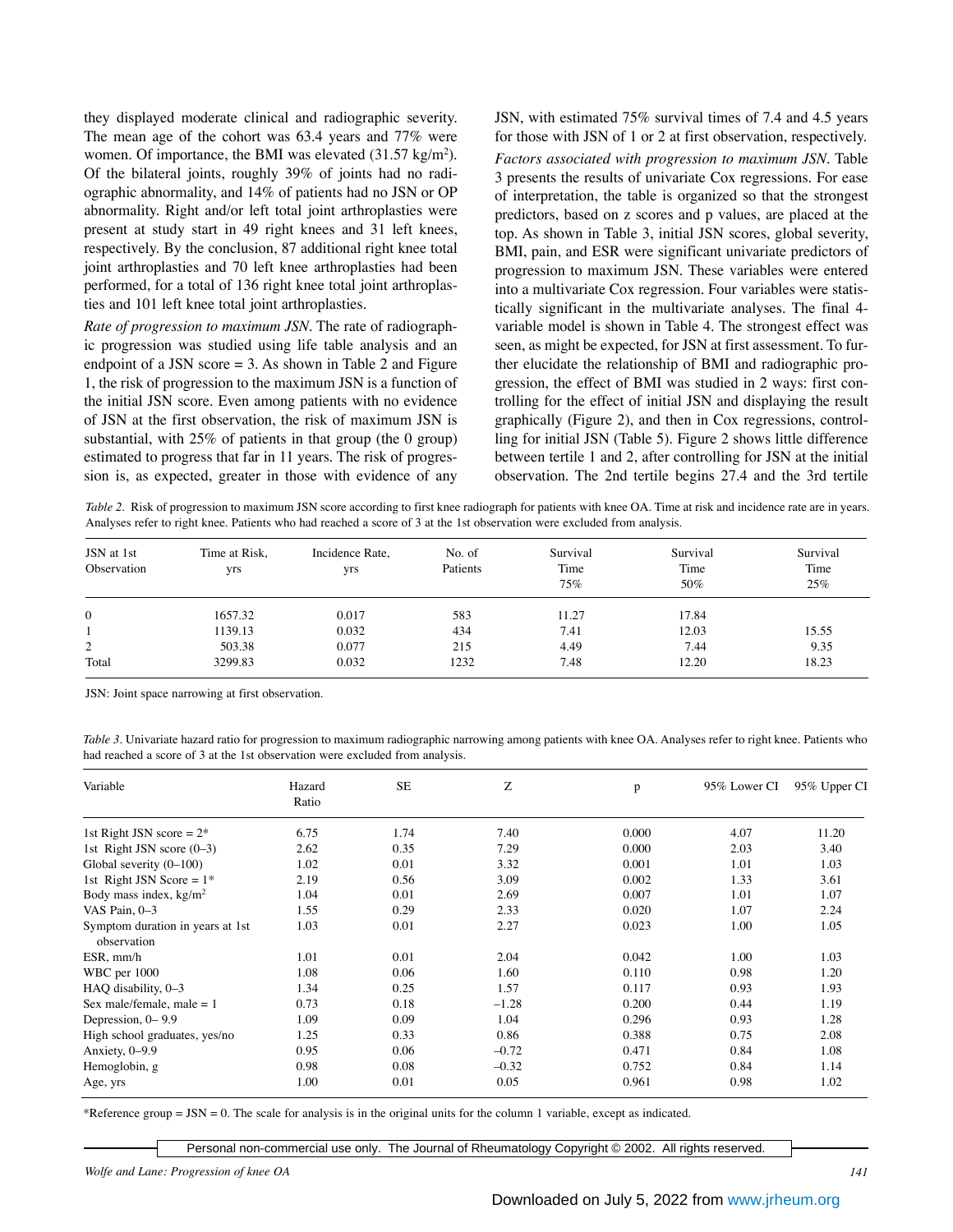| Variable                                        | Hazard<br>Ratio | <b>SE</b> | Z    | D     | 95\% Lower CI | 95% Upper CI |
|-------------------------------------------------|-----------------|-----------|------|-------|---------------|--------------|
|                                                 |                 |           |      |       |               |              |
| JSN at 1st R knee radiograph, $0-3$             | 2.53            | 0.34      | 6.86 | 0.000 | 1.94          | 3.31         |
| Body mass index                                 | 1.03            | 0.01      | 2.11 | 0.035 | 1.00          | 1.06         |
| Symptom duration in years at 1st<br>observation | 1.30            | 0.01      | 2.06 | 0.040 | 1.00          | 1.05         |
| Global severity, 0-100                          | 1.01            | 0.01      | 1.80 | 0.071 | 1.00          | 1.02         |

*Table 4.* Multivariate hazard ratio for progression to maximum radiographic narrowing among patients with knee OA. Analyses refer to right knee. Patients who had reached a score of 3 at the 1st observation were excluded from analysis.

*Table 5.* Effect of body mass index on radiographic progression, controlling for joint space narrowing at the initial observation. Parameterization 1 compares the 2nd and 3rd tertile with the 1st tertile. This produces hazard ratios and statistics that compare the 2nd and 3rd tertiles, respectively, with tertile1. Parameterization 2 compares the 2nd tertile with the 1st and the 3rd tertile with the 2nd tertile. This *difference* parameterization compares one category to the next, as in tertile 2 to tertile 1 and tertile 3 to tertile 2. The 2nd tertile begins 27.4 and the 3rd tertile begins at 33.0.

| Variable           | Hazard<br>Ratio | SЕ   | Z    | p     | 95% Lower CI | 95% Upper CI |
|--------------------|-----------------|------|------|-------|--------------|--------------|
| Parameterization 1 |                 |      |      |       |              |              |
| 2nd Tertile of BMI | 1.21            | 0.33 | 0.67 | 0.500 | 0.70         | 2.08         |
| 3rd Tertile of BMI | 1.65            | 0.42 | 1.96 | 0.050 | 1.00         | 2.71         |
| 1st JSN score      | 2.64            | 0.35 | 7.28 | 0.000 | 2.03         | 3.43         |
| Parameterization 2 |                 |      |      |       |              |              |
| 2nd Tertile of BMI | 1.21            | 0.33 | 0.67 | 0.500 | 0.70         | 2.08         |
| 3rd Tertile of BMI | 1.37            | 0.31 | 1.36 | 0.174 | 0.87         | 2.14         |
| 1st JSN score      | 2.64            | 0.35 | 7.28 | 0.000 | 2.03         | 3.43         |



*Figure 1.* Kaplan-Meier survival estimates for patients with knee OA. "Failure" represents a JSN score = 3. The labels JSN 0, JSN 1, and JSN 2 represent JSN score at first observation. See Table 2 for numeric data. The *y*-axis represents the survival probability or probability of having a joint replacement.

Personal non-commercial use only. The Journal of Rheumatology Copyright © 2002. All rights reserved.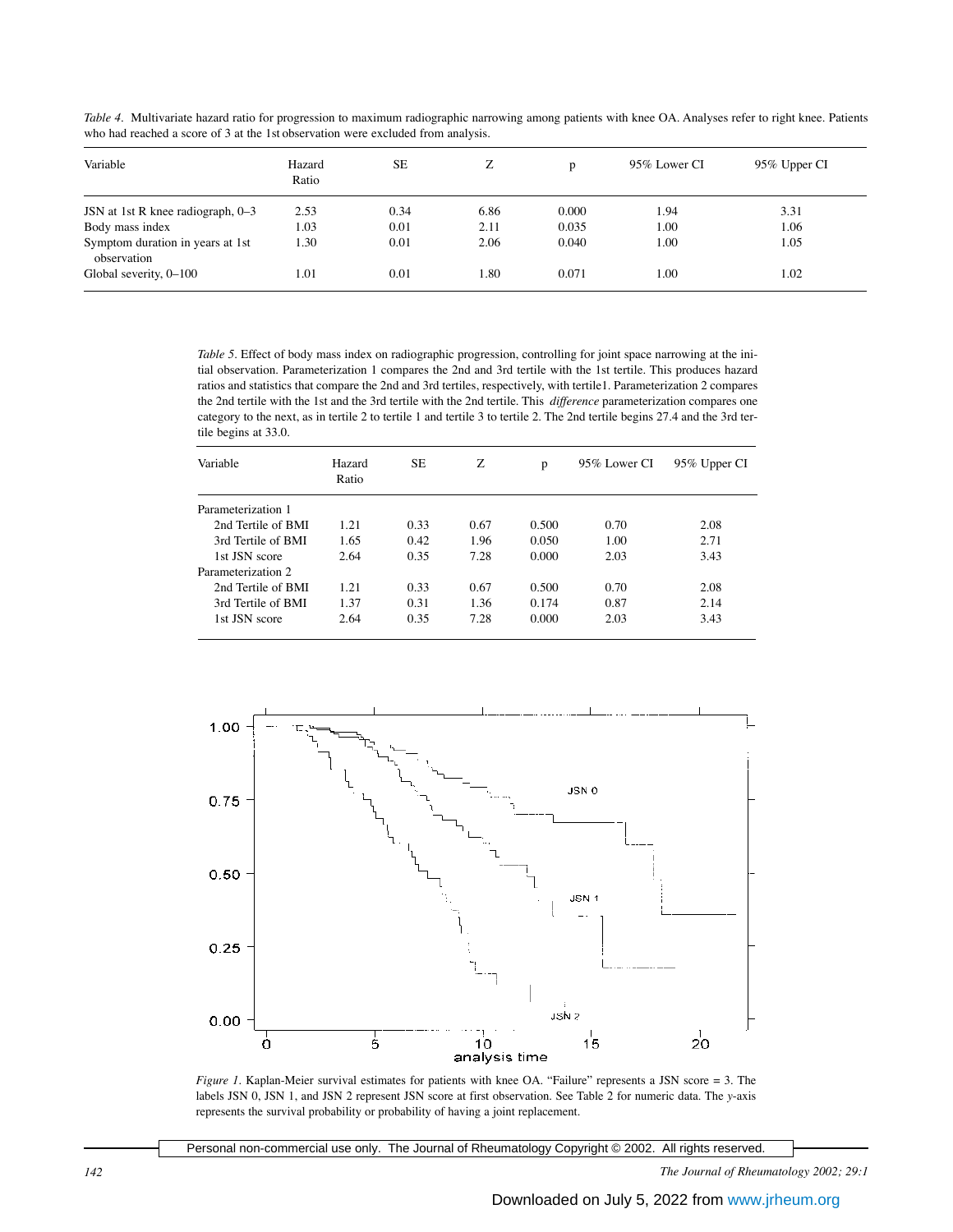

*Figure 2.* Kaplan-Meier survival estimates for patients with knee OA, by tertiles of BMI and adjusted to an initial JSN score = 1. "Failure" represents a JSN score = 3. The labels BMI 1, BMI 2, and BMI 3 represent tertiles of BMI at first observation. Tertile 3 begins at BMI of 33 kg/m<sup>2</sup>. The *y*-axis represents the survival probability or probability of having a joint replacement.

begins at 33.0. In addition, the overall difference between the first and second tertiles is small. As shown in Table 5, compared to the reference category, patients in tertile 3 but not in tertile 2 are at significantly greater risk to progress. If the model is reparameterized so that each category is compared with the one before it (i.e., comparing 1 to 0 and 2 to 1), then the groups do not differ statistically. These analyses show that the effect of BMI is relatively weak when accounting for radiographic severity, and that simple cutpoints such as tertiles cannot be distinguished statistically.

*How does the effect of JSN in one knee affect the other?* To study this question, we held constant the starting value of the right knee JSN and examined the effect of various narrowing scores in the left knee. Because there were few observations in which left JSN was 3 and right JSN was 0, we combined left JSN of 2 and 3 into a single category. As shown in Table 6, left JSN scores of 2 or 3 were associated with an increased risk for progression in right knees that had scores of 0. BMI was not significant when added to this model. When the same analysis was performed with right JSN held to a score of 1 (Table 7), no significant effect of narrowing in the contralateral knee was found. In addition, BMI was not significant in the model of  $JSN = 0$ , but was significant when  $JSN = 1$ . These analyses indicate that abnormal scores in one knee predict the development of abnormal scores in the contralateral knee without JSN, but not in the contralateral knee with JSN. In addition, where radiographic abnormalities do not predict, as in Table 7, then BMI adds to the model.

Finally, the incidence rate for progression to maximum JSN in the right knee, given that the right knee score is 0, is

0.022 knees per year for a left JSN of 1 and 0.037 knees per year for a left JSN score of 2 or greater. By contrast (illustrated in Table 2), the rate for progression to maximum JSN in the right knee is 0.032 knees per year if the right knee initial score is 1 and 0.077 knees per year if the initial score is 2. While these data indicate that one knee predicts the other, the predicted rate of progression is greater if one simply identifies a unilateral abnormal knee.

*The additive effect of JSN and osteophytes.* In Cox regressions, right knee OP and right knee JSN were independently associated with progression to maximum JSN. The hazard ratio for OP was 1.54 (95% CI 1.16, 2.07), and it was 2.03 (1.50, 2.77) for JSN. The relative effects of these variables can be seen in Table 8, where the various combinations of JSN and OP are related to the incidence rate for maximum JSN. As expected, increasing JSN is associated with a greater rate of maximum JSN. OP added importantly to the risk of maximum JSN when initial JSN was 0, but played a much reduced role when JSN was present. The effect of contralateral OP was considerably less (data not shown).

# **DISCUSSION**

The rate at which JSN progresses to a maximum value and the factors that influence this progression are of considerable interest. Developers of new therapeutic agents that might retard the progression of OA require information concerning rates of progression, knowledge of which patients will progress, and knowledge of what patient characteristics are most associated with progression. The situation is not different in the clinic, where it is common for clinicians to reassure

Personal non-commercial use only. The Journal of Rheumatology Copyright © 2002. All rights reserved.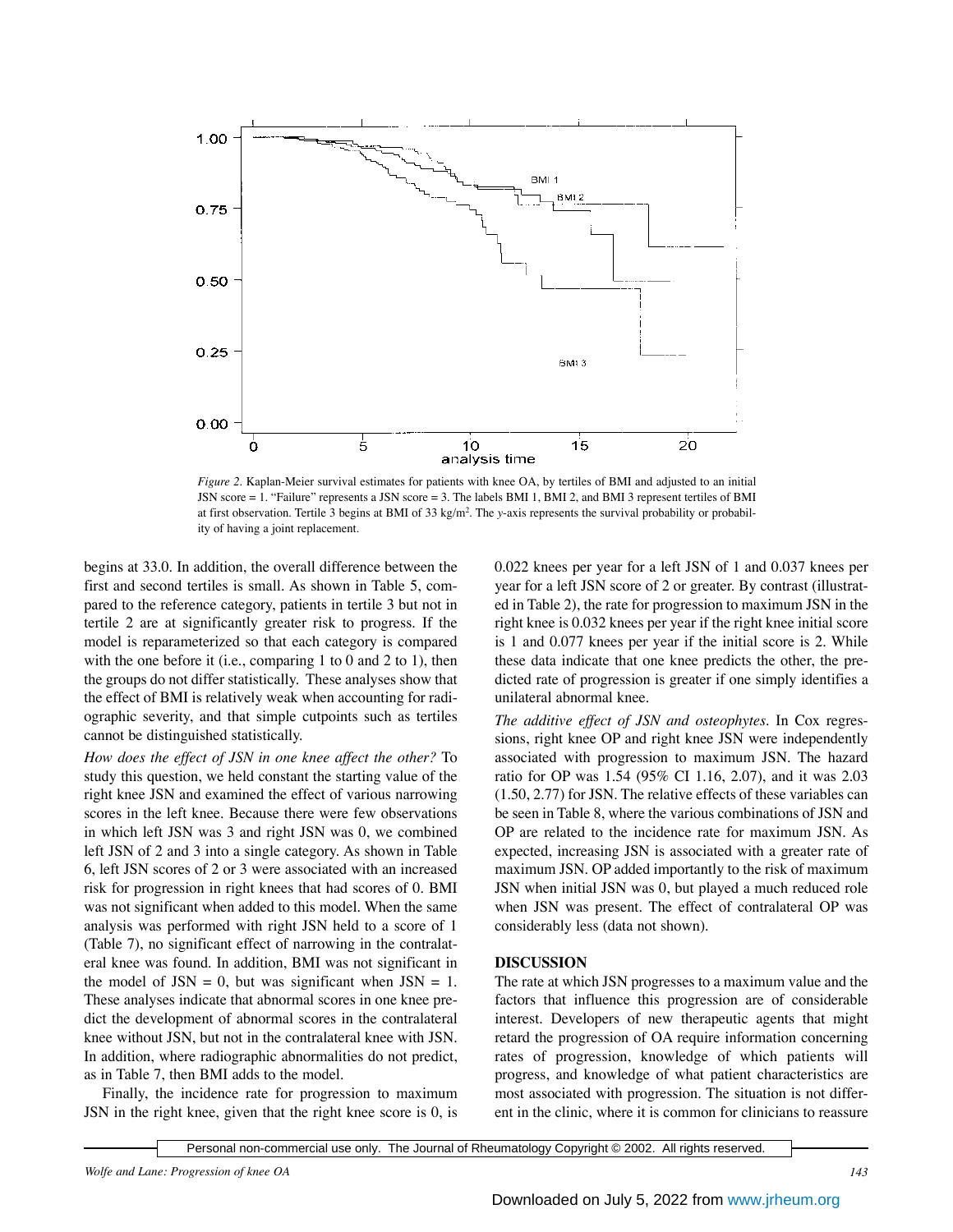| score of 0 in the right knee. |                 |    |   |   |                           |  |  |  |  |  |
|-------------------------------|-----------------|----|---|---|---------------------------|--|--|--|--|--|
| Variable                      | Hazard<br>Ratio | SЕ | Z | D | 95% Lower CI 95% Upper CI |  |  |  |  |  |

Left knee JSN score =  $1*$  2.31 1.10 1.76 0.079 0.91 5.86 Left knee JSN score =  $2^*$  4.07 1.88 3.04 0.002 1.65 10.05

*Table 6.* Effect of initial left knee joint space narrowing on radiographic progression of right knee in patients with score of 0 in the right knee.

\* Compared with reference group with JSN score  $= 0$ .

*Table 7.* Effect of initial left knee joint space narrowing on radiographic progression of right knee in patients with score of 1 in the right knee.

| Variable                               | Hazard<br>Ratio | SЕ   | Ζ    | D     | 95% Lower CI 95% Upper CI |      |
|----------------------------------------|-----------------|------|------|-------|---------------------------|------|
| Left knee JSN score $= 1$ <sup>*</sup> | 1.25            | 0.55 | 0.49 | 0.621 | 0.52                      | 2.97 |
| Left Knee JSN score $= 2^*$            | 1.42.           | 0.64 | 0.78 | 0.433 | 0.59                      | 3.45 |

\* Compared with reference group with JSN score = 1.

*Table 8.* Incidence rates for maximum joint space narrowing according to JSN and osteophyte status at first observation in patients with knee OA. Time at risk and incidence rate are in years. Analyses refer to right knee. Patients who had reached a score of 3 at the 1st observation were excluded from analysis.

| JSN at 1st<br>Observation | Time at Risk | Incidence<br>Rate | No.<br>Patients | Survival<br>Time<br>75% | Survival<br>Time<br>50% | Survival<br>Time<br>25% |
|---------------------------|--------------|-------------------|-----------------|-------------------------|-------------------------|-------------------------|
| JSN 0. OP 0               | 1140.75      | 0.015             | 371             | 71.84                   | 18.23                   |                         |
| $JSN 0$ , OP 1            | 387.23       | 0.018             | 165             | 11.45                   | 13.27                   | 16.60                   |
| JSN 0. OP 2               | 126.34       | 0.040             | 44              | 7.90                    | 9.09                    |                         |
| <b>JSN 1, OP0</b>         | 466.07       | 0.024             | 170             | 8.79                    | 12.55                   |                         |
| <b>JSN 1, OP 1</b>        | 451.73       | 0.033             | 170             | 6.70                    | 12.03                   | 15.55                   |
| <b>JSN 1, OP 2</b>        | 220.33       | 0.045             | 93              | 6.87                    | 7.71                    | 10.57                   |
| JSN 2, OP 0               | 55.72        | 0.054             | 29              | 4.81                    | 5.85                    |                         |
| <b>JSN 2, OP1</b>         | 139.26       | 0.079             | 62              | 4.49                    | 8.52                    | 9.35                    |
| <b>JSN 2, OP 2</b>        | 301.30       | 0.083             | 123             | 4.95                    | 6.88                    | 9.31                    |

JSN: Joint space narrowing at first observation.

patients that their illness may not progress, that osteophytes are not important, and to say often enough, in any event, that we can tell little about who will and won't progress.

There are a number of key results in this report. The first is the description and documentation of the rate of radiographic progression in clinical knee OA (Tables 2 and 8). Among symptomatic patients with OA of the knee, 25% with JSN of 1 and 2 will progress to complete joint obliteration in 7.41 and 4.49 years, respectively; and 50% are estimated to reach that endpoint in 12.03 and 7.44 years. These results indicate that as far as clinical OA is concerned any joint space narrowing represents a major risk factor for future complete joint narrowing. Further, we note that even in the absence of JSN, osteophyte formation of 2 or greater was associated with a score of 3 at 7.90 years and 9.09 years for 75th and 50th survival times, respectively.

We also found that unilateral JSN was by far the most important predictor of progression (Table 4), and that when radiographic damage was already present, BMI was a weak predictor of progression compared to when radiographs were not abnormal. It is not surprising that BMI, a key predictor of OA incidence and progression $11,20,29,40-49$ , should not perform as well when JSN or OP are included as predictors, for the identification of radiographic abnormalities defines the outcome that BMI will predict. But although BMI is significant in multivariate models, it contributes little additional risk for radiographic progression once radiographic OA is established (Table 5). This suggests that BMI and other factors are risk factors for incident knee OA, but that once OA is established, the illness progresses mostly, but not entirely, on its own. In this respect our findings are similar to those of Cooper, *et al*, who concluded that knee OA might be "initiated by joint

Personal non-commercial use only. The Journal of Rheumatology Copyright © 2002. All rights reserved.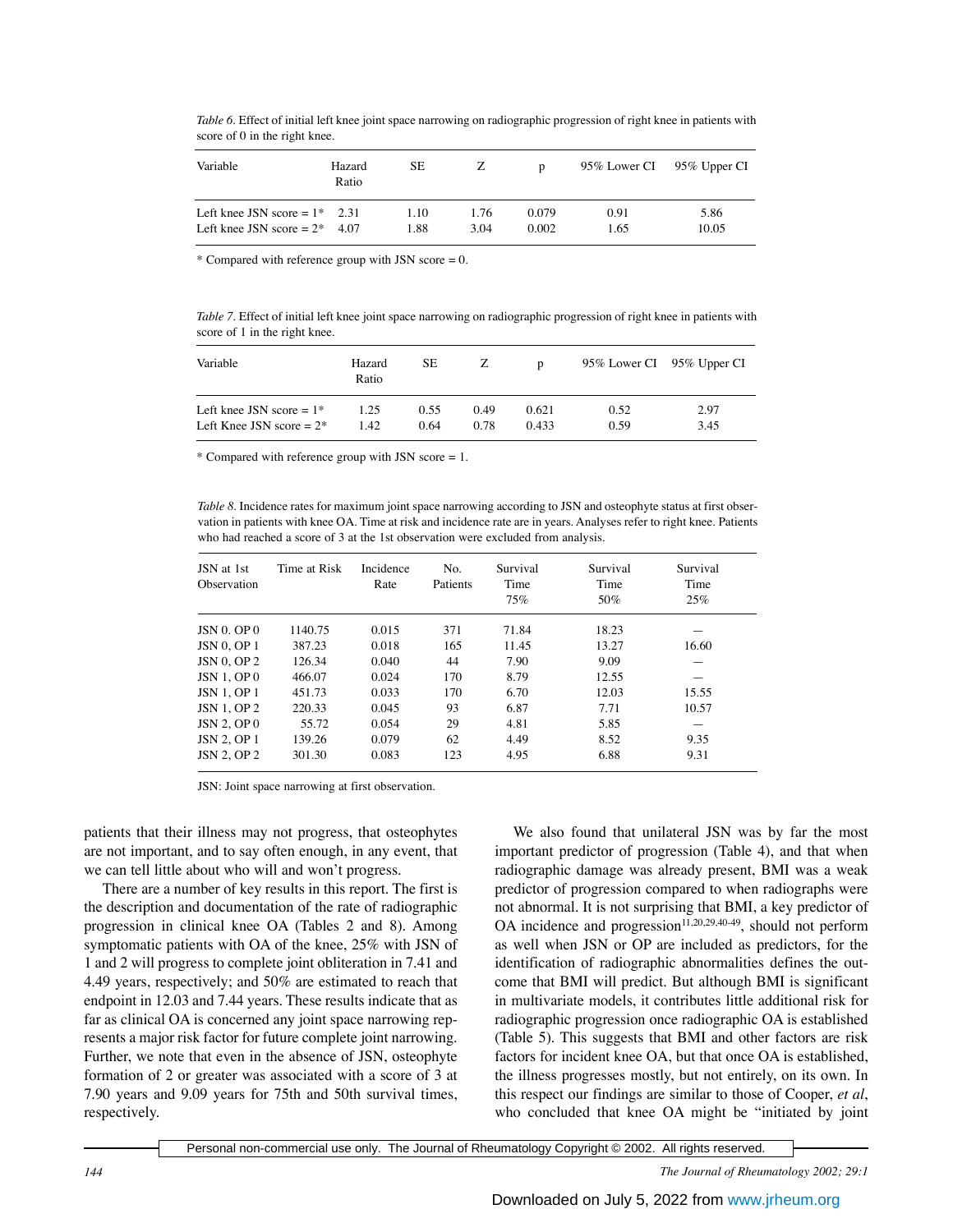injury, but with progression being a consequence of impaired intrinsic repair capacity"8 .

Data from Table 8 also suggest that OP can be useful in predicting progression of JSN, but only when JSN is 0. With JSN values above 0, OP do not seem to contribute additionally to the risk of progression. Data such as these underscore the observation of this study that osteophytes are not harmless in symptomatic clinic patients.

This study also shows that contralateral knee abnormality predicts progression, but clearly not as well as does unilateral abnormality. Therefore if one were trying to identify persons who will progress for the purposes of an intervention study, the results of this study suggest that those with a unilateral JSN score  $= 1$  or a unilateral OP score  $= 2$  regardless of JSN score would be ideal candidates regardless of BMI. In recruiting for OA trials it is usual to require the presence of both JSN and OP, but it is not an infrequent finding to identify patients with only JSN. The data from this study suggest that using patients with JSN but not OP is associated with only a small penalty in the rate of progression.

For clinicians, our results suggest that the risk of progression should be taken seriously in the face of any radiographic abnormality and that such abnormalities, more than BMI and clinical symptoms, are the major identifiable predictors of progression in the clinic.

*Limitations and indications.* AP weight-bearing radiographs (WB-AP) are not the best plain film technique to study knee OA, and slightly more accurate results can be obtained using the posteroanterior semiflexed (MTP) and "schuss" views $36$ , methods that have become available over the last several years but were not available to this study. Although it has been our practice to use these newer views, we have continued to use the WB-AP view as well for reasons that include backward compatibility. Because the tibial plateau is not as level in the WB-AP, readings of radiographs taken with this method are slightly noisier than with the newer MTP views. In addition, except toward the end of the study when particular care was taken on standardized positioning, skewed alignment of the medial tibial plateau and x-ray beam may have introduced additional error. The consequence of these differences is to increase the imprecision of the analyses, although this is compensated by the large sample size of this study.

Patients in clinical care and clinical studies, in contrast to those in epidemiological studies, are systematically different in that they self-select for greater severity and may have different sociodemographic characteristics than will be found in the community. Therefore the data of this study cannot and should not be extrapolated to the general population. It refers only to symptomatic patients receiving and who have received clinical care for knee OA. In addition, patients in this study do not represent a complete sample. Although many patients returned for followup clinical care and research evaluations, many patients did not return. This problem is not unique to studies that span 22 years, but suggests the possibility of biases that cannot be fully understood. For example, it is possible that some patients chose to participate because they were doing poorly or "progressing," while others may have participated for the opposite reason.

In summary, the risk of progression in clinical OA patients with radiographic abnormalities is substantial. Nonradiographic predictors of OA progression (e.g., BMI) are weak predictors of progression compared to current radiographic status. Rates of progression are greatest in those with established radiographic abnormalities  $(JSN = 1 \text{ or } OP = 2)$ . Osteophytes are of limited additional value once JSN of 2 is present. Contralateral radiographic abnormalities are useful predictors only in those with  $JSN = 0$ , but are not as powerful as unilateral predictors. Intervention studies to prevent radiographic progression probably should utilize joints where evidence of abnormality already exists  $(JSN = 1 \text{ or } OP = 2)$  if the desire is to utilize the most susceptible group. At a clinical level, current radiographic status predicts future status, with 50% of patients with  $JSN = 1$  and 50% of patients with  $JSN =$ 2 progressing to complete joint space loss in 12.03 and 7.44 years, respectively.

# **REFERENCES**

- 1. MacLean CH, Knight K, Paulus H, Brook RH, Shekelle PG. Costs attributable to osteoarthritis. J Rheumatol 1998;25:2213-8.
- 2. Gabriel SE, Crowson CS, Campion ME, O'Fallon WM. Indirect and nonmedical costs among people with rheumatoid arthritis and osteoarthritis compared with nonarthritic controls. J Rheumatol 1997;24:43-8.
- 3. March LM, Bachmeier CJM. Economics of osteoarthritis: a global perspective. Baillieres Clin Rheumatol 1997;11:817-34.
- Liang MH, Cullen KE, Larson MG, et al. Cost-effectiveness of total joint arthroplasty in osteoarthritis. Arthritis Rheum 1986;29:937-43.
- 5. Davis MA, Ettinger WH, Neuhaus JM, Barclay JD, Segal MR. Correlates of knee pain among United States adults with and without radiographic knee osteoarthritis. J Rheumatol 1992;19:1943-9.
- 6. Altman R, Asch E, Bloch DA, et al. Development of criteria for the classification and reporting of osteoarthritis. Classification of osteoarthritis of the knee. Diagnostic and Therapeutic Criteria Committee of the American Rheumatism Association. Arthritis Rheum 1986;29:1039-49.
- 7. Schouten JSAG, Van den Ouweland FA, Valkenburg HA. A 12 year follow up study in the general population on prognostic factors of cartilage loss in osteoarthritis of the knee. Ann Rheum Dis 1992;51:932-7.
- 8. Cooper C, Snow S, McAlindon TE, et al. Risk factors for the incidence and progression of radiographic knee osteoarthritis. Arthritis Rheum 2000;43:995-1000.
- 9. Felson DT, Zhang YQ, Hannan MT, et al. The incidence and natural history of knee osteoarthritis in the elderly: The Framingham Osteoarthritis Study. Arthritis Rheum 1995;38:1500-5.
- 10. Pavelka K, Gatterova J, Altman RD. Radiographic progression of knee osteoarthritis in a Czech cohort. Clin Exp Rheumatol 2000;18:473-7.
- 11. Ledingham J, Regan M, Jones A, Doherty M. Factors affecting radiographic progression of knee osteoarthritis. Ann Rheum Dis 1995;54:53-8.
- 12. Massardo L, Watt I, Cushnaghan J, Dieppe P. Osteoarthritis of the knee joint: an eight year prospective study. Ann Rheum Dis

Personal non-commercial use only. The Journal of Rheumatology Copyright © 2002. All rights reserved.